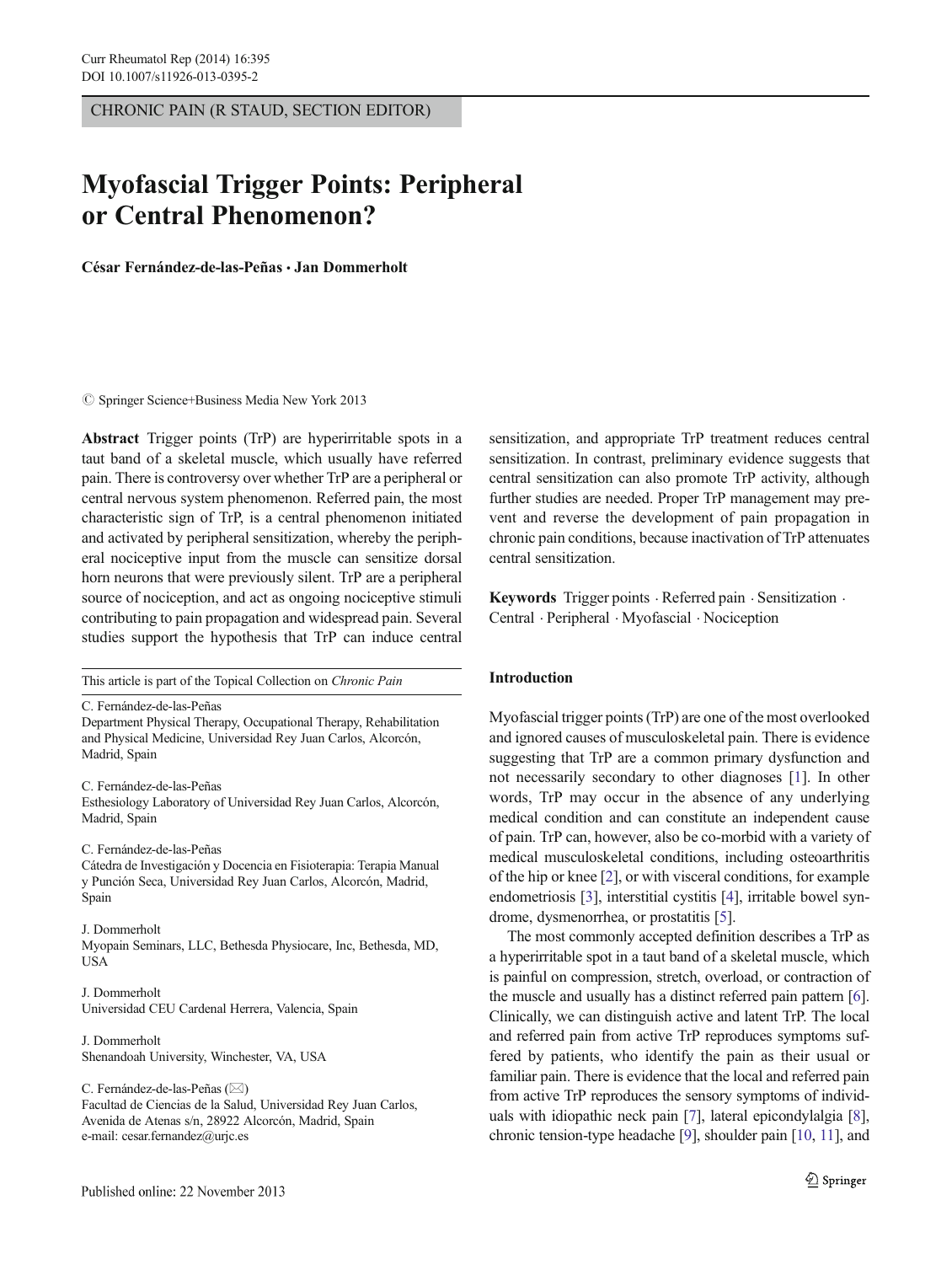temporomandibular pain [\[12](#page-4-0)]. In contrast, the local and referred pain from latent TrP may not reproduce any symptom familiar or usual to the patient [[6\]](#page-4-0).

Although latent TrP do not induce spontaneous pain, they can provoke motor dysfunction, e.g. muscle weakness, inhibition, increased motor irritability [\[13\]](#page-4-0), muscle cramps [[14\]](#page-4-0), and altered motor recruitment [\[15\]](#page-4-0). During the past decade, an increasing number of researchers have shown an interest in the etiology and clinical relevance of latent TrP [[16](#page-4-0)••].

Development or activation of TrP can result from a variety of factors, including repetitive muscle overuse, acute muscle overload, repetitive minor muscle trauma, psychological stress, and visceral disorders [\[17](#page-4-0)]. TrP are located within discrete bands of contractured muscle fibers called taut bands. A taut band signifies a contracture arising endogenously within a limited number of muscle fibers, but not involving the entire muscle [[6](#page-4-0)]. Studies have observed that taut bands have higher stiffness [\[18\]](#page-4-0), reduced vibration amplitude [[19\]](#page-4-0), higher peak systolic velocities, and negative diastolic velocities [\[20\]](#page-4-0) compared with normal muscle sites. Although different theories have been proposed, the integrated hypothesis is the most accepted model for explaining the pathophysiology of muscle TrP [\[21](#page-4-0)•]. In summary, the integrated hypothesis proposes that abnormal depolarization of the post-junctional membrane of motor endplates causes a localized hypoxic energy crisis associated with sensory and autonomic reflex arcs that are sustained by complex sensitization mechanisms. The presence of spontaneous electrical activity or endplate noise, and the clinical evidence that treating TrP eliminates or significantly reduces this endplate noise, support the notion that TrP are located in close proximity to dysfunctional motor endplates [\[22\]](#page-4-0). A recent study reported that TrP in the upper trapezius muscle are located in well-defined areas proximal to innervation muscle zones [\[23\]](#page-4-0). Although current evidence supports the hypothesis that TrP are associated with dysfunctional motor endplates, the function of muscle spindles in the etiology of TrP has been also investigated [\[24](#page-4-0)–[26\]](#page-4-0).

The integrated hypothesis postulates that the origin of TrP is a primary dysfunction of the motor endplate. A more recent hypothesis suggests that TrP are caused by a nociceptioninduced central nervous system disorder, which is centrally maintained by  $\alpha$ -motoneuron plateau depolarization, but experimental evidence for this hypothesis is lacking [[27](#page-4-0)].

Recently, several researchers have investigated a possible relationship between TrP and sensitization mechanisms [\[28](#page-4-0)••]. TrP may be a cause of central sensitization, but it is also conceivable that TrP are the result of central sensitization; in other words, are TrP a peripheral or a central phenomenon? This paper will discuss different sensory aspects of TrP, whereby both peripheral and central sensitization mechanisms are involved simultaneously, and briefly address clinical implications.

# Muscle Referred Pain: Peripheral or Central Phenomenon?

One of the characteristic signs of TrP is the presence of referred pain. Pain felt at the source of pain is termed "local pain" or "primary pain," whereas pain felt in a region away from the source of pain is termed "referred pain." Referred pain can be perceived in any region of the body, but the size of the referred pain area is variable and at least partially affected by paininduced changes to central somatosensory maps. Because the intensity of referred pain and the size of the referred pain area are positively correlated with central nervous system excitability, it is now generally assumed that muscle referred pain is a central sensitization process mediated by a peripheral sensitization phenomenon, with additional sympathetic activity facilitation and dysfunctional descending pain inhibition [\[29](#page-4-0), [30\]](#page-4-0).

Among the different theories explaining the neurophysiology of referred pain, the central hyper-excitability theory explains the principal characteristics of referred pain in most detail. According to this theory, referred pain occurs at the dorsal horn level and is the result of activation, by means of sensitization mechanisms, of quiescent axonal connections between affective nerve fibers' dorsal horn neurons [\[1](#page-4-0)]. Hoheisel et al. reported that new receptive fields emerged within minutes after experience of noxious stimuli [\[31](#page-4-0)], explaining the delay between the noxious input and development of referred pain [[32\]](#page-4-0). In clinical practice referred pain appears within seconds of stimulation of a TrP, suggesting that induction of these axonal changes is a rapid process. TrP are more effective than non-TrP regions at inducing neuroplastic changes in the dorsal horn neurons [\[33\]](#page-4-0).

These findings support the hypothesis that referred pain elicited by TrP is a central phenomenon initiated, activated, and maintained by peripheral sensitization. Peripheral nociceptive input can sensitize previously silent dorsal horn neurons. Because anesthetization of the referred pain area reduces pain, it would seem that peripheral processes contribute to referred pain [\[34](#page-4-0)].

However, it is also clear that central sensitization processes are involved in the development of spreading pain, because larger referred pain areas in patients with chronic pain are a consequence of higher central neural plasticity [\[35](#page-4-0)]. Maintenance of referred pain is dependent on ongoing nociceptive input from the site of primary muscle pain [\[29\]](#page-4-0). There is currently insufficient data to determine which sensitization mechanism, peripheral or central, is more relevant to the development of referred pain.

# Trigger Points: A Peripheral Source of Nociception

Peripheral sensitization is described as a reduction in the pain threshold and an increase in responsiveness of the peripheral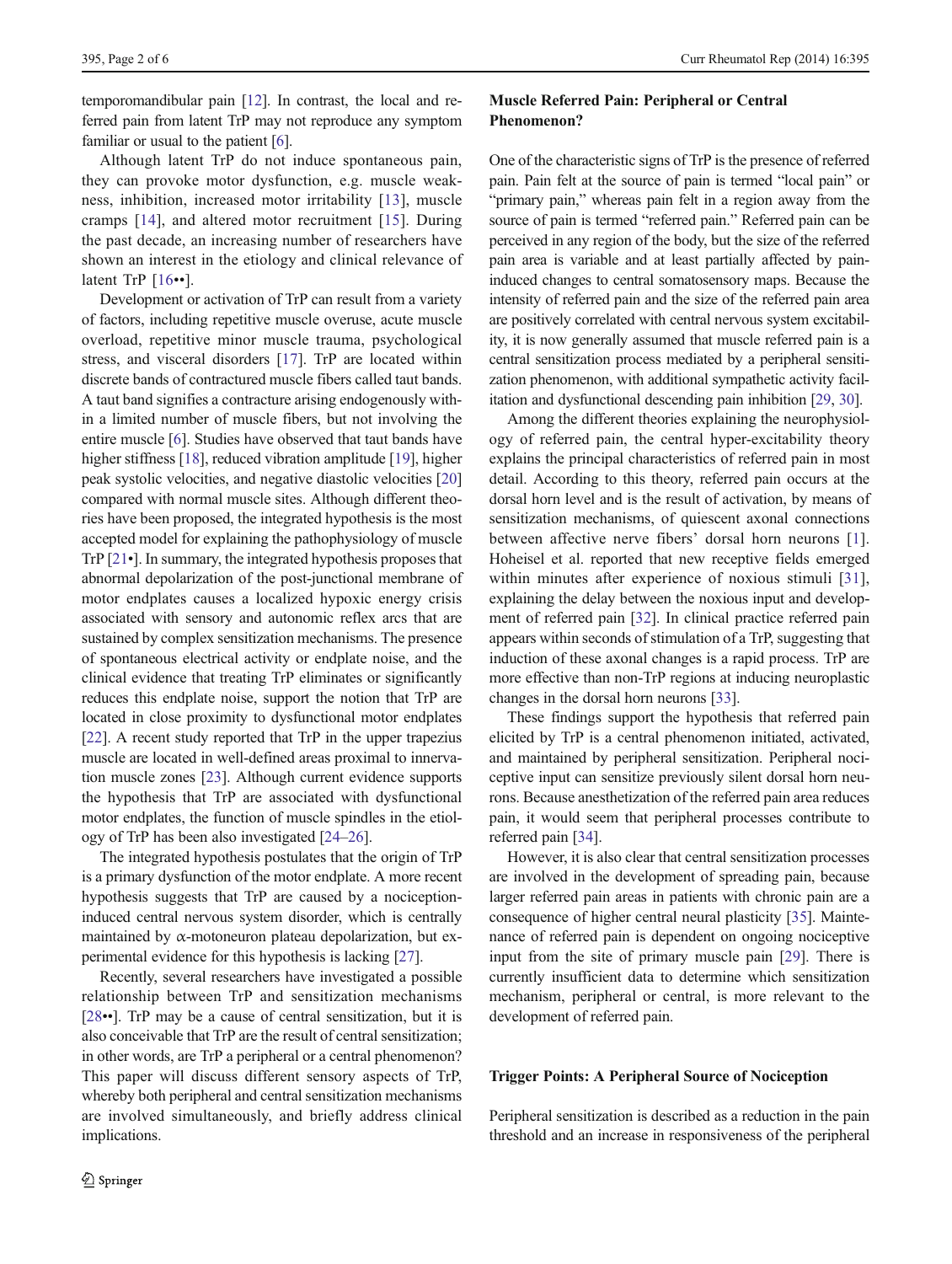nociceptors. Muscle pain is associated with the activation of muscular nociceptors by a variety of endogenous substances, including neuropeptides and inflammatory mediators [\[1](#page-4-0)]. Studies conducted by Shah et al. revealed that the concentrations of bradykinin (BK), calcitonin gene-related peptide (CGRP), substance P, tumor necrosis factor- $\alpha$  (TNF- $\alpha$ ), interleukins 1β, IL-6, and IL-8, serotonin (5-HT), and norepinephrine were significantly higher at active TrP than at latent TrP or non-TrP points [[36\]](#page-4-0). Interestingly, concentrations of the same biochemical and algogenic substances in a pain-free area of the gastrocnemius muscle were also higher for subjects with active TrP in the upper trapezius muscle compared with subjects with latent TrP or non-TrP points [[37\]](#page-4-0). More recently, Hsieh et al. confirmed the presence of multiple biochemical substances in the immediate proximity of TrP [[38](#page-4-0)••]. Both the studies by Shah et al. [[36,](#page-4-0) [37](#page-4-0)] and Hsieh et al. [[38](#page-4-0)••] provided evidence that therapeutic intervention with dry needling could modulate and normalize the chemical environment of TrP, supporting the theory that TrP may be a source of peripheral nociceptive input.

Li et al. observed nociceptive (hyperalgesia) and nonnociceptive (allodynia) hypersensitivity at TrP, suggesting that TrP sensitize nociceptive and non-nociceptive nerve endings [\[39\]](#page-5-0). Wang et al. reported that blocking large-diameter myelinated muscle afferents increased pressure pain and referred pain thresholds at TrP, but not at non-TrP regions, suggesting that non-nociceptive large-diameter myelinated muscle afferents are also involved in TrP pain [\[40\]](#page-5-0). These studies establish the presence of nociceptive pain hypersensitivity at TrP and confirm that TrP are a focus of peripheral sensitization.

Myofascial TrP can act as ongoing nociceptive stimuli contributing to spatial pain propagation and widespread pain, as confirmed by a study in which painful stimulation of latent TrP in asymptomatic subjects induced early occurrence of a locally enlarged area of pressure hyperalgesia and central sensitization [[41\]](#page-5-0).

### Trigger Points can Induce Central Sensitization

Emerging research suggests a physiological link between the clinical manifestations of TrP, e.g. hyperalgesia, allodynia, and referred pain, and central sensitization, although the causal mechanisms are still unclear. Mense suggested that, because TrP constitute a continued peripheral nociceptive afferent barrage into the central nervous system, the presence of multiple TrP in the same or different muscles or the presence of TrP for prolonged periods of time can sensitize spinal cord neurons and supra-spinal structures [\[42\]](#page-5-0).

A relationship between active TrP and central sensitization has been suggested for many years, but it was not until the past decade that neuro-physiological studies were initiated. Kuan et al. observed that spinal cord connections of TrP were more

effective than non-TrP tissue at inducing neuroplastic changes in the dorsal horn neurons, and were connected to a greater number of small sensory or nociceptive neurons [[33](#page-4-0)]. Xu et al. reported that painful stimulation of latent TrP induced central sensitization in healthy subjects, because stimulation of TrP increased pressure hypersensitivity of extra-segmental tissues [\[43](#page-5-0)]. A few studies observed that stimulation of TrP induced enhanced activity of brain areas including the primary and secondary somatosensory cortex, the inferior parietal cortex, and the mid and anterior insula [\[44,](#page-5-0) [45\]](#page-5-0), supporting the hypothesis that TrP can induce central sensitization.

TrP are also a focus of peripheral noxious sensitization, as illustrated by Fernández-de-las-Peñas et al., who formulated a pain model applied to tension-type headache. Peripheral sensitization of muscle nociceptors and central sensitization both seem to be linked to active TrP located in muscles innervated by the upper cervical nerve roots and the trigeminal nerve. TrP may be responsible for peripheral nociception and produce a continuous afferent barrage into the trigeminal nerve nucleus caudalis, hence sensitizing the central nervous system [[46\]](#page-5-0). Further support for the hypothesis that TrP may induce central sensitization can be derived from the observation that proper management of TrP can reduce central sensitization. There is evidence that central sensitization is a reversible process in individuals with TrP [\[35\]](#page-4-0), although traditionally central sensitization has been believed an irreversible process, at least in animals [[47\]](#page-5-0). Injections into TrP of neck muscles produced rapid relief of palpable scalp and facial tenderness and associated symptoms of migraine [\[48](#page-5-0)]. Anesthetic injections into active TrP significantly reduced mechanical hyperalgesia, allodynia, and referred pain for individuals with migraine [\[49](#page-5-0)], fibromyalgia [[50\]](#page-5-0), and whiplash [\[51](#page-5-0)].

The cause of the rapid decrease in local and referred pain associated with TrP therapy, observed in clinical practice, is not fully understood. The resolution of TrP-associated referred pain is related to the decrease of nociceptive input to dorsal horn neurons of the spinal cord, and to interruption of the spread of pain and central sensitization. The reversal of referred pain is fast, suggesting that central sensitization can indeed be reversed with proper treatment. A recent study supported the hypothesis that altered pain processing seems to be driven by peripheral noxious stimuli. The researchers described normalization of widespread pressure-pain hyperalgesia after successful hip replacement in subjects with symptomatic hip osteoarthritis [\[52](#page-5-0)]. Several factors affect central sensitization associated with TrP, including descending inhibitory pathways and sympathetic or neuropathic activity.

## Central Sensitization can Promote Trigger Point Activity

Although there is evidence that TrP can initiate central sensitization, there is also some preliminary evidence that central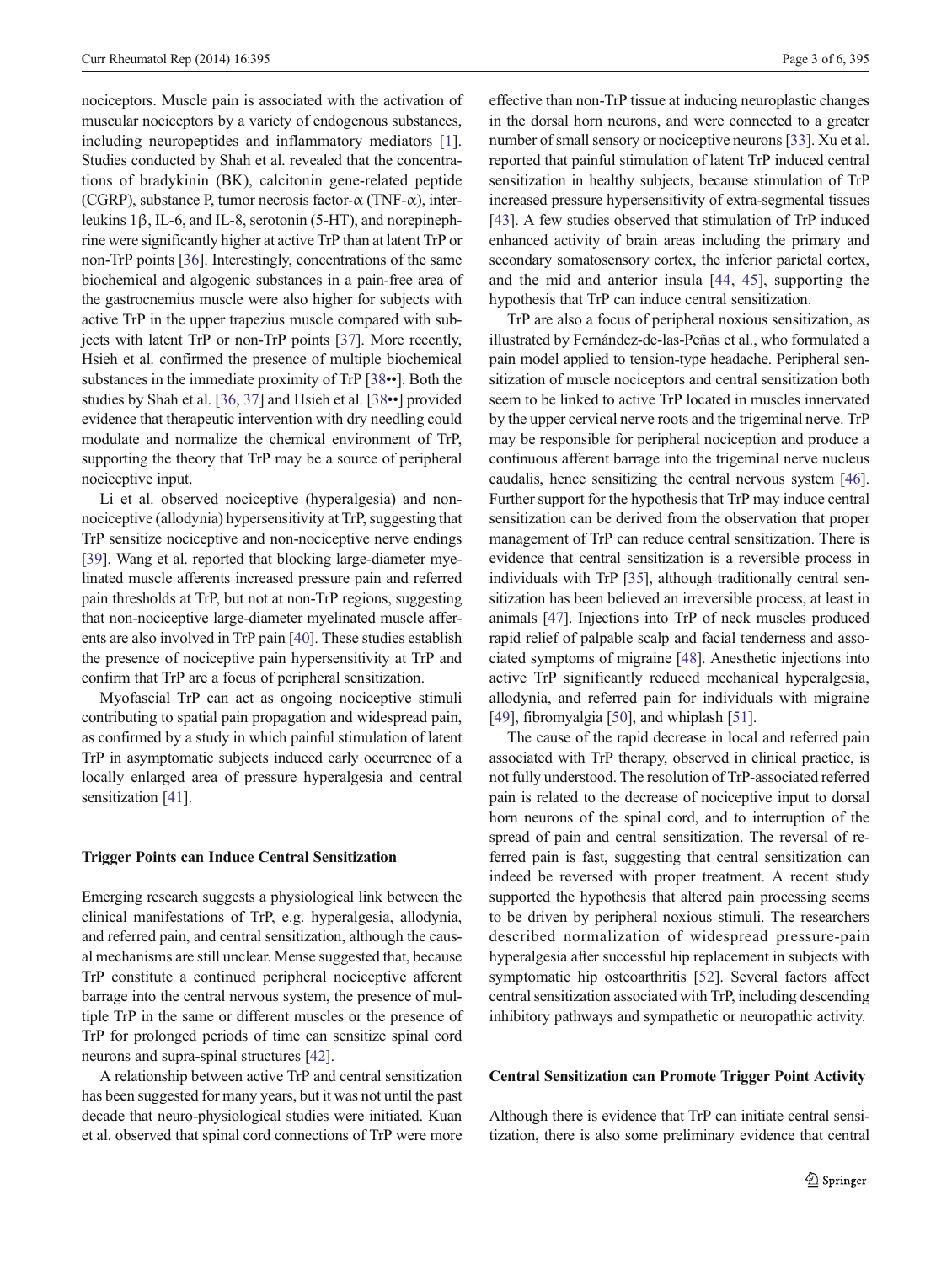sensitization can promote TrP activity. It is known that a sensitized central nervous system may modulate referred muscle pain. For example, infusions of the N-methyl-D-aspartate (NMDA) antagonist ketamine reduced referred pain areas in subjects with fibromyalgia [[53\]](#page-5-0). In addition, an increased degree of central sensitization is associated with larger referred pain areas from TrP [[1,](#page-4-0) [9,](#page-4-0) [29](#page-4-0)].

The only study suggesting that TrP can result from central sensitization was conducted by Srbely et al. [[54](#page-5-0)], who hypothesized that pain arising from TrP may be caused by neurogenic mechanisms secondary to central sensitization. They postulated that central sensitization may increase TrP sensitivity in segmentally related muscles; however, the study did not establish a cause-and-effect relationship [[54\]](#page-5-0). If central sensitization could cause TrP, it would be reasonable to assume that TrP would not be present in healthy, pain-free subjects where central sensitization mechanisms are not present. There are, however, several studies revealing that asymptomatic healthy subjects also have TrP—because the subjects are pain free, these would be classified as latent TrP,  $[2, 3, 7-15, 16 \bullet 6, 23, 7]$  $[2, 3, 7-15, 16 \bullet 6, 23, 7]$  $[2, 3, 7-15, 16 \bullet 6, 23, 7]$  $[2, 3, 7-15, 16 \bullet 6, 23, 7]$  $[2, 3, 7-15, 16 \bullet 6, 23, 7]$  $[2, 3, 7-15, 16 \bullet 6, 23, 7]$  $[2, 3, 7-15, 16 \bullet 6, 23, 7]$  $[2, 3, 7-15, 16 \bullet 6, 23, 7]$  $[2, 3, 7-15, 16 \bullet 6, 23, 7]$  $[2, 3, 7-15, 16 \bullet 6, 23, 7]$  $[2, 3, 7-15, 16 \bullet 6, 23, 7]$  $[2, 3, 7-15, 16 \bullet 6, 23, 7]$ [24,](#page-4-0) [40,](#page-5-0) [41](#page-5-0), [43](#page-5-0)]. Latent TrP are not spontaneously painful, but they do provide nociceptive barrage into the dorsal horn [\[13](#page-4-0)–[15,](#page-4-0) [16](#page-4-0)••, [24](#page-4-0), [40,](#page-5-0) [41,](#page-5-0) [43\]](#page-5-0).

Although there is no evidence supporting the hypothesis that TrP are a result of central sensitization, in clinical practice individuals with higher levels of central sensitization present with multiple TrP.

## Implications for Clinical Practice

Current data supports the hypothesis that TrP can affect the development of central sensitization. Because muscle TrP are common in many chronic pain conditions and they initiate, activate, and maintain sensitization of central pathways, it is important to realize that untreated TrP can cause chronic or persistent pain. Therefore, TrP should be treated as soon and as effectively as possible to avoid development of persistent pain. Proper management of TrP may prevent and reverse the development of spatial pain propagation in chronic pain conditions. Inactivation of TrP is associated with attenuation of central sensitization [\[49](#page-5-0)–[51\]](#page-5-0) and induction of spinal inhibition [\[55,](#page-5-0) [56\]](#page-5-0). Determining the proper treatment approach for each individual patient with chronic or persistent pain is challenging for clinicians, because patients will probably have different clinical presentations. In developing an effective management plan, the manifestations of both peripheral and central sensitization mechanisms of a particular condition or clinical presentation must be included in the decision tree. In other words, clinical management of patients with central sensitization needs to extend beyond tissue-based pathology and incorporate strategies directed at normalizing or reducing central nervous system sensitivity [\[57](#page-5-0)].

The treatment plan should include two main components. First, peripheral and central nervous system sensitivity must be targeted by means of appropriate interventions. Second, the descending inhibitory systems must be activated [[58\]](#page-5-0). Inactivating TrP and addressing their perpetuating and promoting factors has an important function in achieving these objectives, because removing the peripheral nociceptive input from TrP will modulate the patient's central sensitivity.

Clinically, when a patient presents with a pain problem mediated by predominantly peripheral sensitization mechanisms, functional activity and early and appropriate treatment of the noxious inputs should be encouraged. This may involve inactivating TrP, and mobilizing joints and nerves. For a patient with a more persistent condition mediated by predominantly central sensitization mechanisms, a multimodal therapy program is the preferred approach, which may include pharmacological and medical management, physical therapy, and cognitive behavioral or psychodynamic therapy. Depending on the chronicity of the disorder and the associated disability, patients should receive pain neuroscience education addressing the neurobiology of pain and pain mechanisms, fear, anxiety, and other psychosocial variables [[59](#page-5-0)]. Patients need to develop different strategies for optimizing normal functional movement and to undertake active and specific or more global exercises, including aerobic exercise.

# **Conclusions**

To determine whether muscle TrP are a peripheral or central phenomenon, multiple lines of research must be considered. Available data supports the hypothesis that TrP are a persistent peripheral source of nociception contributing to pain propagation and widespread pain. The clinical finding that inactivating TrP attenuates central sensitization further supports the hypothesis that TrP are a primarily peripheral phenomenon. As research in this field continues to expand, it is conceivable that central phenomena will be found to contribute to the development of TrP. However, experimental evidence is currently sparse.

### Compliance with Ethics Guidelines

Conflict of Interest César Fernández-de-las-Peñas and Jan Dommerholt declare that they have no conflict of interest.

Human and Animal Rights and Informed Consent This article does not contain any studies with human or animal subjects performed by any of the authors.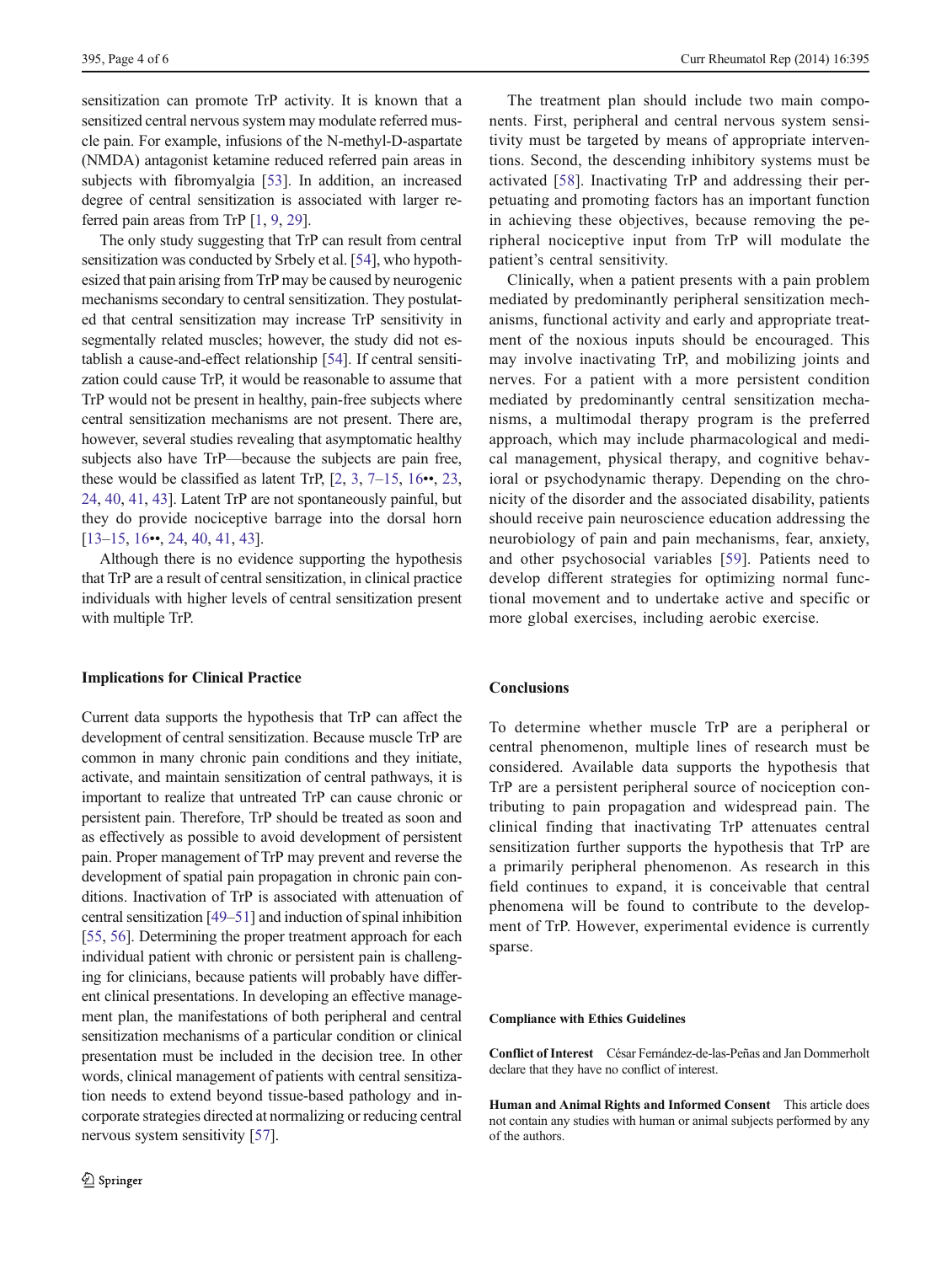## <span id="page-4-0"></span>References

Papers of particular interest, published recently, have been highlighted as:

- Of importance
- •• Of major importance
- 1. Mense S, Gerwin RD, editors. Muscle pain: understanding the mechanisms. Berlin: Springer-Verlag; 2010.
- 2. Bajaj P, Bajaj P, Graven-Nielsen T, Arendt-Nielsen L. Trigger points in patients with lower limb osteoarthritis. J Musculoskelet Pain. 2001;9(3):17–33.
- 3. Jarrell J. Endometriosis and abdominal myofascial pain in adults and adolescents. Curr Pain Headache Rep. 2011;15:368–76.
- Weiss JM. Pelvic floor myofascial trigger points: manual therapy for interstitial cystitis and the urgency–frequency syndrome. J Urol. 2001;166:2226–31.
- 5. Doggweiler-Wiygul R. Urologic myofascial pain syndromes. Curr Pain Headache Rep. 2004;8:445–51.
- Simons DG, Travell JG, Simons LS. Myofascial pain and dysfunction: the trigger point manual, vol. 1. Philadelphia: Lippincott William & Wilkins; 1999.
- 7. Fernández-de-las-Peñas C, Alonso-Blanco C, Miangolarra JC. Myofascial trigger points in subjects presenting with mechanical neck pain: a blinded, controlled study. Man Ther. 2007;12:29–33.
- 8. Fernández-Carnero J, Fernández-de-las-Peñas C, de-la-Llave-Rincón AI, Ge HY, Arendt-Nielsen L. Prevalence of and referred pain from myofascial trigger points in the forearm muscles in patients with lateral epicondylalgia. Clin J Pain. 2007;23:353–60.
- 9. Fernández-de-las-Peñas C, Schoenen J. Chronic tension type headache: what's new? Curr Opin Neurol. 2009;22:254–61.
- 10. Ge HY, Fernández-de-las-Peñas C, Madeleine P, Arendt-Nielsen L. Topographical mapping and mechanical pain sensitivity of myofascial trigger points in the infraspinatus muscle. Eur J Pain. 2008;12:859–65.
- 11. Bron C, Dommerholt J, Stegenga B, Wensing M, Oostendorp RA. High prevalence of shoulder girdle muscles with myofascial trigger points in patients with shoulder pain. BMC Musculoskelet Disord. 2011;12:139.
- 12. Fernández-de-las-Peñas C, Galán-del-Río F, Alonso-Blanco C, Jiménez-García R, Arendt-Nielsen L, Svensson P. Referred pain from muscle trigger points in the masticatory and neck-shoulder musculature in women with temporomandibular disorders. J Pain. 2010;11:1295–304.
- 13. Ibarra JM, Ge HY, Wang C, Martínez Vizcaíno V, Graven-Nielsen T, Arendt-Nielsen L. Latent myofascial trigger points are associated with an increased antagonistic muscle activity during agonist muscle contraction. J Pain. 2011;12:1282–8.
- 14. Ge HY, Zhang Y, Boudreau S, Yue SW, Arendt-Nielsen L. Induction of muscle cramps by nociceptive stimulation of latent myofascial trigger points. Exp Brain Res. 2008;187:623–9.
- 15. Lucas KR, Rich PA, Polus BI. Muscle activation patterns in the scapular positioning muscles during loaded scapular plane elevation: the effects of latent myofascial trigger points. Clin Biomech. 2010;25:765–70.
- 16. •• Ge HY, Arendt-Nielsen L. Latent myofascial trigger points. Curr Pain Head Rep. 2011;15:386–92. An updated article supporting the clinical relevance of latent trigger points.
- 17. Gerwin RD, Dommerholt J, Shah JP. An expansion of Simons' integrated hypothesis of trigger point formation. Curr Pain Headache Rep. 2004;8:468–75.
- 18. Chen Q, Bensamoun S, Basford JR, et al. Identification and quantification of myofascial taut bands with magnetic resonance elastography. Arch Phys Med Rehabil. 2007;88:1658–61.
- 19. Sikdar S, Shah JP, Gilliams E, et al. Novel applications of ultrasound technology to visualize and characterize myofascial trigger points and surrounding soft tissue. Arch Phys Med Rehabil. 2009;90:1829–38.
- 20. Sikdar S, Ortiz R, Gebreab T, Gerber LH, Shah JP. Understanding the vascular environment of myofascial trigger points using ultrasonic imaging and computational modeling. Conf Proc IEEE Eng Med Biol Soc. 2010;1:5302–5.
- 21. Bron C, Dommertholt J. Etiology of myofascial trigger points. Curr Pain Headache Rep. 2012;16:439–44. An article updating the etiology of muscle trigger points.
- 22. Ge HY, Fernández-de-las-Peñas C, Yue SW. Myofascial trigger points: spontaneous electrical activity and its consequences for pain induction and propagation. Chin Med. 2011;6:13.
- 23. Barbero M, Cescon C, Tettamanti A, Leggero V, Macmillan F, Coutts F, et al. Myofascial trigger points and innervation zone locations in upper trapezius muscles. BMC Musculoskelet Disord. 2013;14:179.
- 24. Ge HY, Serrao M, Andersen OK, Graven-Nielsen T, Arendt-Nielsen L. Increased H-reflex response induced by intramuscular electrical stimulation of latent myofascial trigger points. Acupunct Med. 2009;27:150–4.
- 25. Partanen JV. End plate spikes in the human electromyogram. Revision of the fusimotor theory. J Physiol Paris. 1999;93:155–66.
- 26. Partanen JV, Ojala TA, Arokoski PA. Myofascial syndrome and pain: a neurophysiological approach. Pathophysiology. 2010;17: 19–28.
- 27. Hocking MJL. Exploring the central modulation hypothesis: do ancient memory mechanisms underlie the patho-physiology of trigger points? Curr Pain Headache Rep. 2013;17:347.
- 28. •• Dommertholt J. Dry needling: peripheral and central considerations. J Manual Manipulative Ther. 2011;19:223–37. An article suggesting a relationship between sensitization and trigger points.
- 29. Arendt-Nielsen L, Svensson P. Referred muscle pain: basic and clinical findings. Clin J Pain. 2001;17:11–9.
- 30. Arendt-Nielsen L, Sluka KA, Nie HL. Experimental muscle pain impairs descending inhibition. Pain. 2008;40:465–71.
- 31. Hoheisel U, Mense S, Simons DG, Yu XM. Appearance of new receptive fields in rat dorsal horn neurons following noxious stimulation of skeletal muscle: a model for referral of muscle pain? Neurosci Lett. 1993;153:9–12.
- 32. Graven-Nielsen T, Arendt-Nielsen L, Svensson P, Jensen TS. Quantification of local and referred muscle pain in humans after sequential intra-muscular injections of hypertonic saline. Pain. 1997;69:111–7.
- 33. Kuan TS, Hong CZ, Chen JT, Chen SM, Chien CH. The spinal cord connections of the myofascial trigger spots. Eur J Pain. 2007;11: 624–34.
- 34. Rubin TK, Gandevia SC, Henderson LA, Macefield VG. Effects of intramuscular anesthesia on the expression of primary and referred pain induced by intramuscular injection of hypertonic saline. J Pain. 2009;10:829–35.
- 35. Arendt-Nielsen L, Laursen RJ, Drewes AM. Referred pain as an indicator for neural plasticity. Prog Brain Res. 2000;129:343–56.
- 36. Shah JP, Phillips TM, Danoff JV, Gerber LH. An in-vivo microanalytical technique for measuring the local biochemical milieu of human skeletal muscle. J Appl Physiol. 2005;99:1977–84.
- 37. Shah JP, Danoff JV, Desai MJ, Parikh S, Nakamura LY, Phillips TM, et al. Biochemicals associated with pain and inflammation are elevated in sites near to and remote from active myofascial trigger points. Arch Phys Med Rehabil. 2008;89:16–23.
- 38. •• Hsieh XL, Yang SA, Yang CC, Chou LW. Dry needling at myofascial trigger spots of rabbit skeletal muscles modulates the biochemicals associated with pain, inflammation, and hypoxia. Evid Based Complement Alternat Med. 2012;2012:342165. An